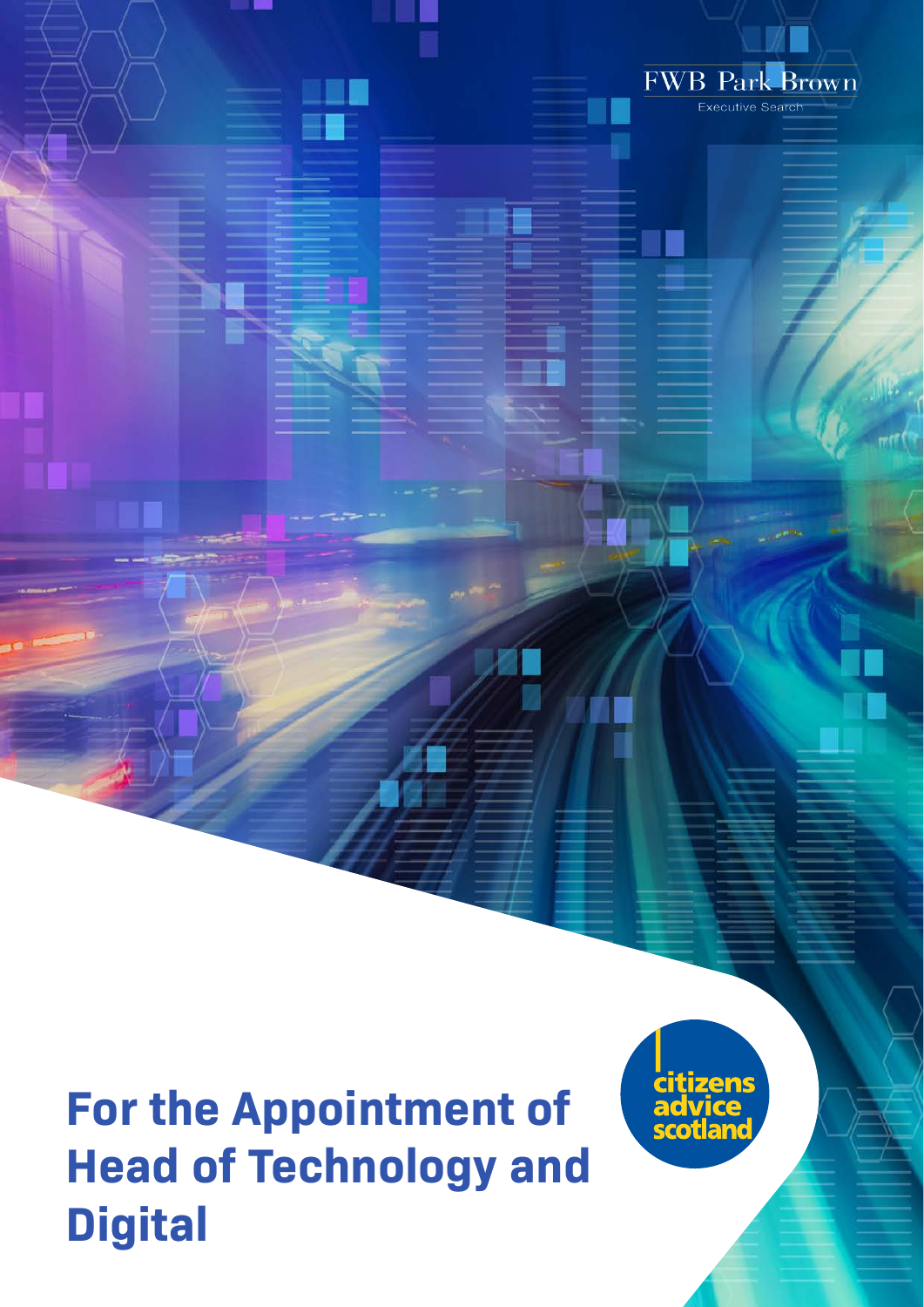# **Contents**

| $\overline{2}$ |
|----------------|
| $\cdot$ 3      |
|                |
| 10             |
| 11             |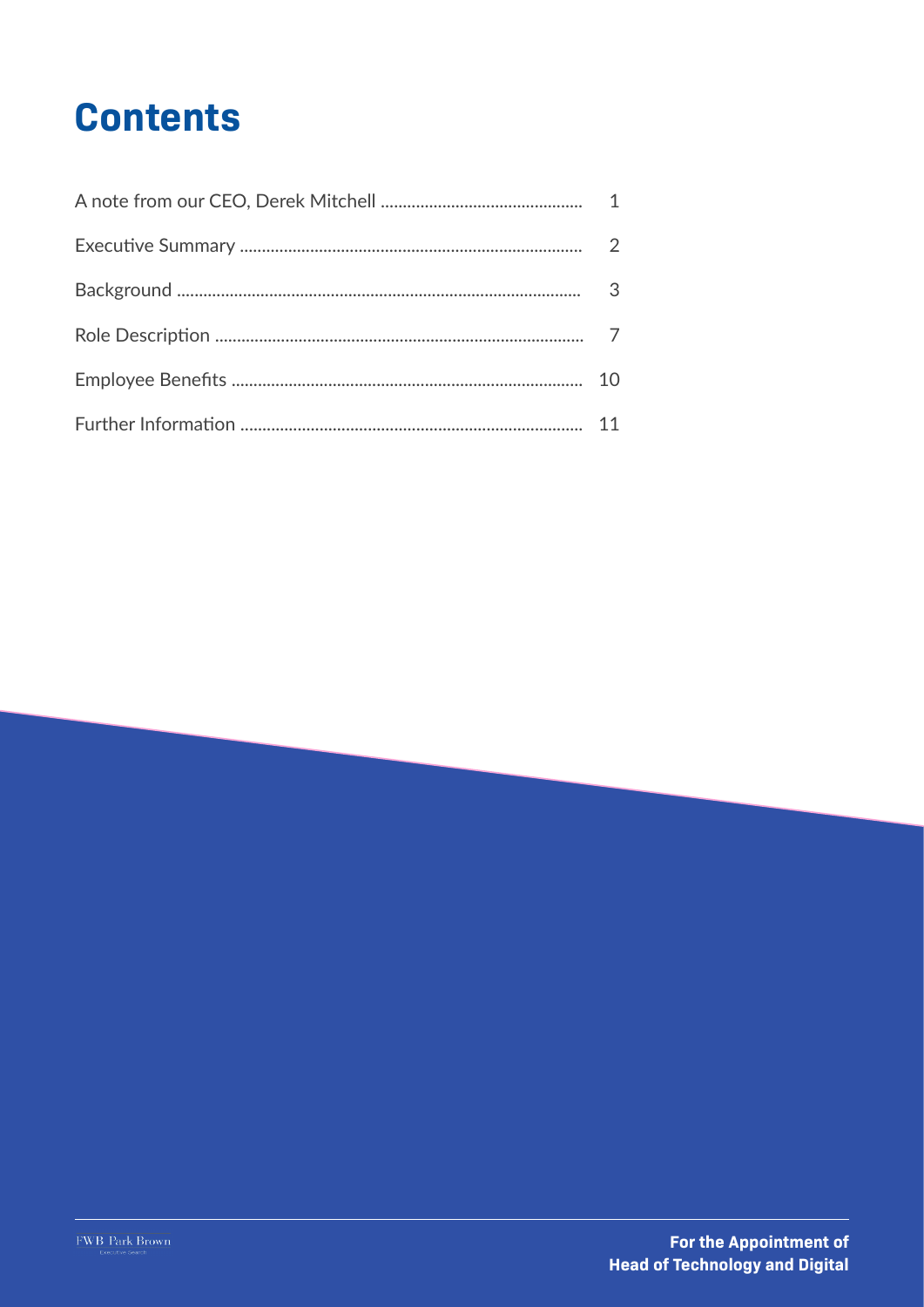

## **A note from our CEO, Derek Mitchell**

#### "Thank you for your interest in joining the team here at Citizens Advice Scotland. Our employees play a critical role in helping to make our society fairer by supporting our network of Citizens Advice Bureaux across Scotland.

We hope this brochure will give you the information you need to consider whether the role of Head of Technology and Digital is right for you. We rely on each member of the team to bring their own unique skills, experience, views and commitment to our goals – it's that combination which makes our organisation what it is.

The Citizens Advice network in Scotland provides much-needed advice and information to people of all walks of life, on a huge range of issues. We give a piece of advice every 19 seconds – face to face, online and by phone. The services we and our members provide make a difference in communities across Scotland and the rest of Great Britain, ensuring people are aware of their rights. It's a powerful thing to be part of and the reason we have been around for 83 years is because we are constantly changing and evolving to meet the needs and aspirations of people across Scotland.

We look forward to hearing from you if you decide to apply, and to learning more about what you can bring to this role, and to the team."

 $12.442$ 

Derek Mitchell, CEO Citizens Advice Scotland

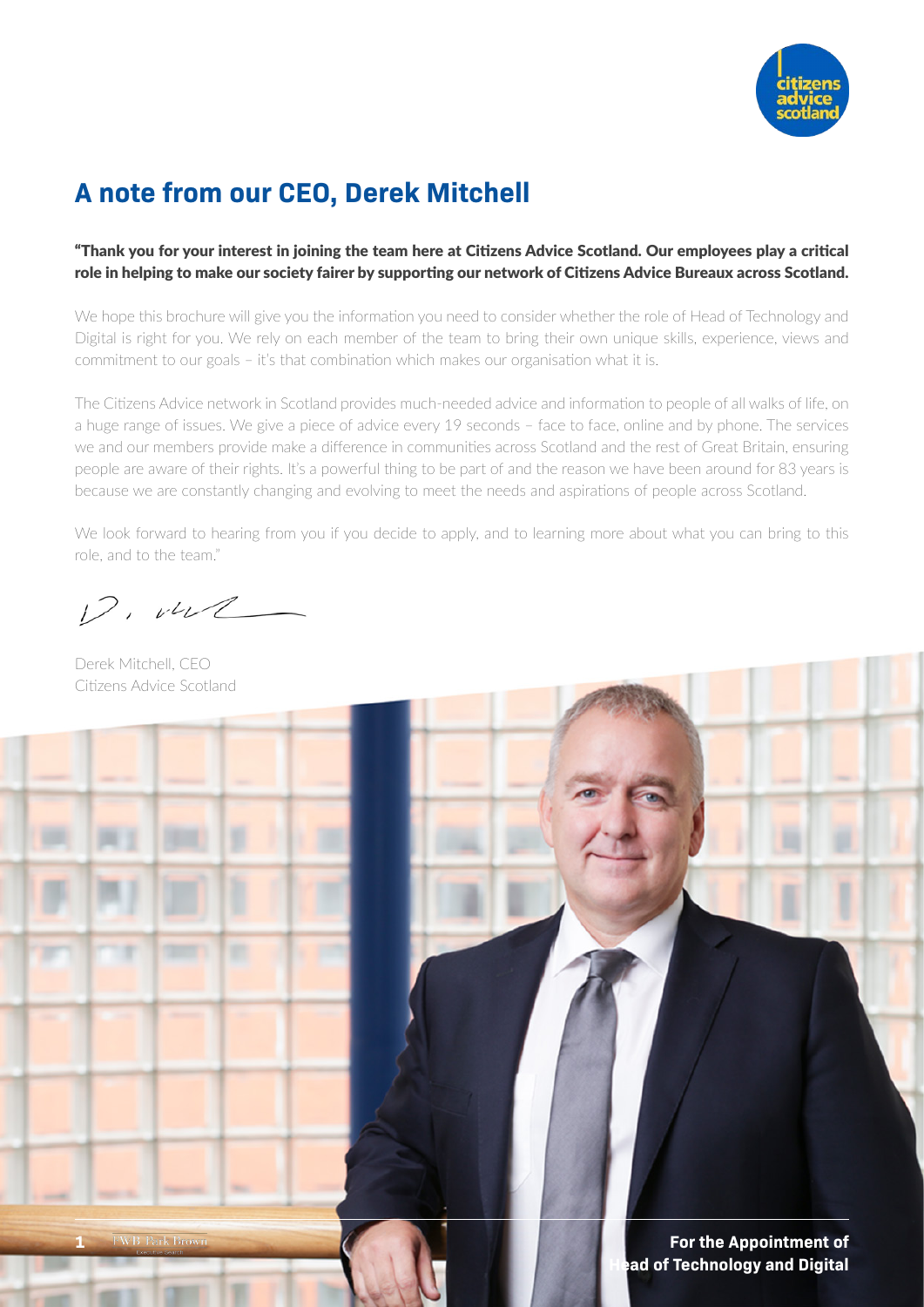

## **Executive Summary**

The Citizens Advice network in Scotland is the largest independent advice service in the country. Citizens Advice Scotland (CAS) is the charity within this network which acts as a national organisation supporting and representing the service as a whole and the interests of citizens. At the heart of the network there are 59 individual citizens advice bureau organisations across Scotland, all operating as independent charities in their own right.

One of CAS's main roles is to provide support and expertise to the individual bureau in a range of areas such as advisor training, governance, campaigns, as well as providing services across Technology, Digital and HR.

With an experienced Senior Leadership Team in place, the opportunity has arisen to appoint an experienced Head of Technology and Digital, to be based in Edinburgh or Glasgow and report to the Deputy CEO and the Digital Committee of our Board.

Technology and Digital underpins all aspects of CAS Service Delivery and there has been significant investment in this area in recent years. The Head of Technology and Digital will be instrumental in driving the ambitious Digital Strategy of the organisation, helping to position CAS as a Digital Leader in the Third Sector in Scotland.

This is an extremely broad role, covering all aspects of infrastructure, hardware, software, digital services and cyber security across the network. Leading a team of twelve staff, the Head of Technology and Digital will be responsible for identifying and developing technology and digital solutions, product development and procurement in order to futureproof the organisation and advising Trustees on strategy and governance matters.

Key responsibilities include:

- Provide leadership and direction on all Technology and Digital matters across the network, supporting the development of solutions and organisational effectiveness.
- Lead, motivate and develop the Technology Team to deliver exceptional performance and customer service to all stakeholders.
- Ensure robust governance of all Technology security, including cyber security accreditation status and implementation of appropriate systems, process and training.
- Support the Digital Committee to develop and implement a best-in-class digital strategy.
- Drive the successful delivery of Technology and Digital services to CAS as part of the Corporate Services Leadership team, enabling business continuity at all times.
- Ensure SLA's with third party IT contractors and suppliers are delivered upon and provide best value for CAS.

Candidates will be able to demonstrate a strong track record in leading Technology teams and driving Digital Transformation, within small to medium sized but complex organisations. We welcome applications from all sectors. Candidates should be technically excellent, with very strong influencing, stakeholder management and communication skills.

This is a full-time role and CAS are willing to offer flexible working hours and a hybrid working model to suit.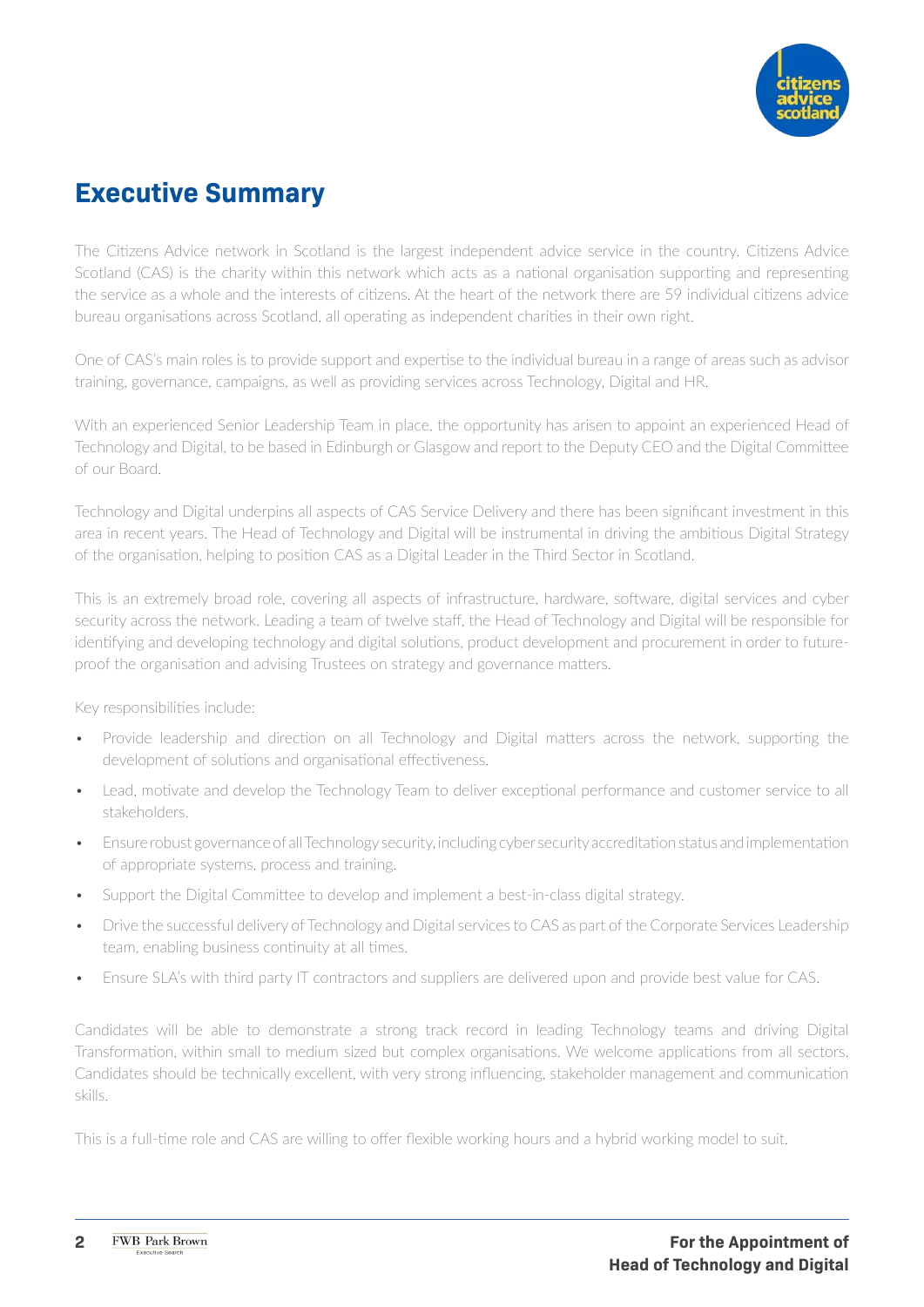

## **Background**

### About us

Citizens Advice Scotland is looking for an innovative and forward-thinking senior leader to become our new Head of Technology and Digital. This role will drive forward our ambitious Digital Strategy and help us to position the Citizens Advice Network in Scotland as a Digital Leader in the Third sector.

Citizens Advice Scotland is in the process of delivering an ambitious transformation of our service delivery across Scotland. Technology and digital are at the heart of our approach and so we are looking to recruit the right person to help us drive this forward.

As Scotland's largest advice provider, we value the role that technology can play in helping people access our services. Last year we helped nearly 180,000 people and we want to help even more people this year. That's where you come in. The new Head of Technology and Digital will help us make the right technology decisions to ensure that people can access services where, how and when they want to. We want to deploy technology and digital solutions in a way that enhances our ability to reach a wider audience, while remaining human and empathetic. We also want to ensure that digital improves our understanding of our clients, our network and the landscape in which we are operating to help us continue to evolve and innovate in the way that our clients need now and into the future.

If this sounds like a challenge that you want to help us deliver against then we want to hear from you. We've included below details of our transformation journey and what we deliver as a service to help you understand more about what we want to achieve as well as the person specification and further information about what working for CAS includes.

### The Citizens Advice Network in Scotland

Scotland's Citizens Advice Network empowers people in every corner of Scotland through our local bureaux and national services by providing free, confidential, impartial and independent advice. We use people's real-life experiences to influence policy and drive positive change. We are on the side of people in Scotland who need help, and we change lives for the better.

The Citizens Advice network is made up of 59 local CABs, each its own independent charity, the Extra Help Unit, a group of specialist case workers dealing with energy advice, and Citizens Advice Scotland as the membership body itself. We provide advice across over 200 locations and deliver 12 national advice projects for UK and Scottish Government including the Money Talks advice service and the Help to Claim Universal Support advice service. We are a multichannel service, offering people free, confidential and impartial advice in a manner that suits them – whether that is over the phone, online or face to face in CABs themselves.

Last year the network helped nearly 180,000 people and unlocked £147million for people through things like social security payments and employment entitlements. Our online advice received over 5.4million page views and our awareness raising campaigns reached millions of people.

Technology and digital underpins all aspects of our delivery of service and we have made significant investment in recent years to ensure our services reflect user needs and reach and support the widest possible client group. We are ready to start the next phase of this journey and are looking for a new Head of Technology and Digital to lead us in this.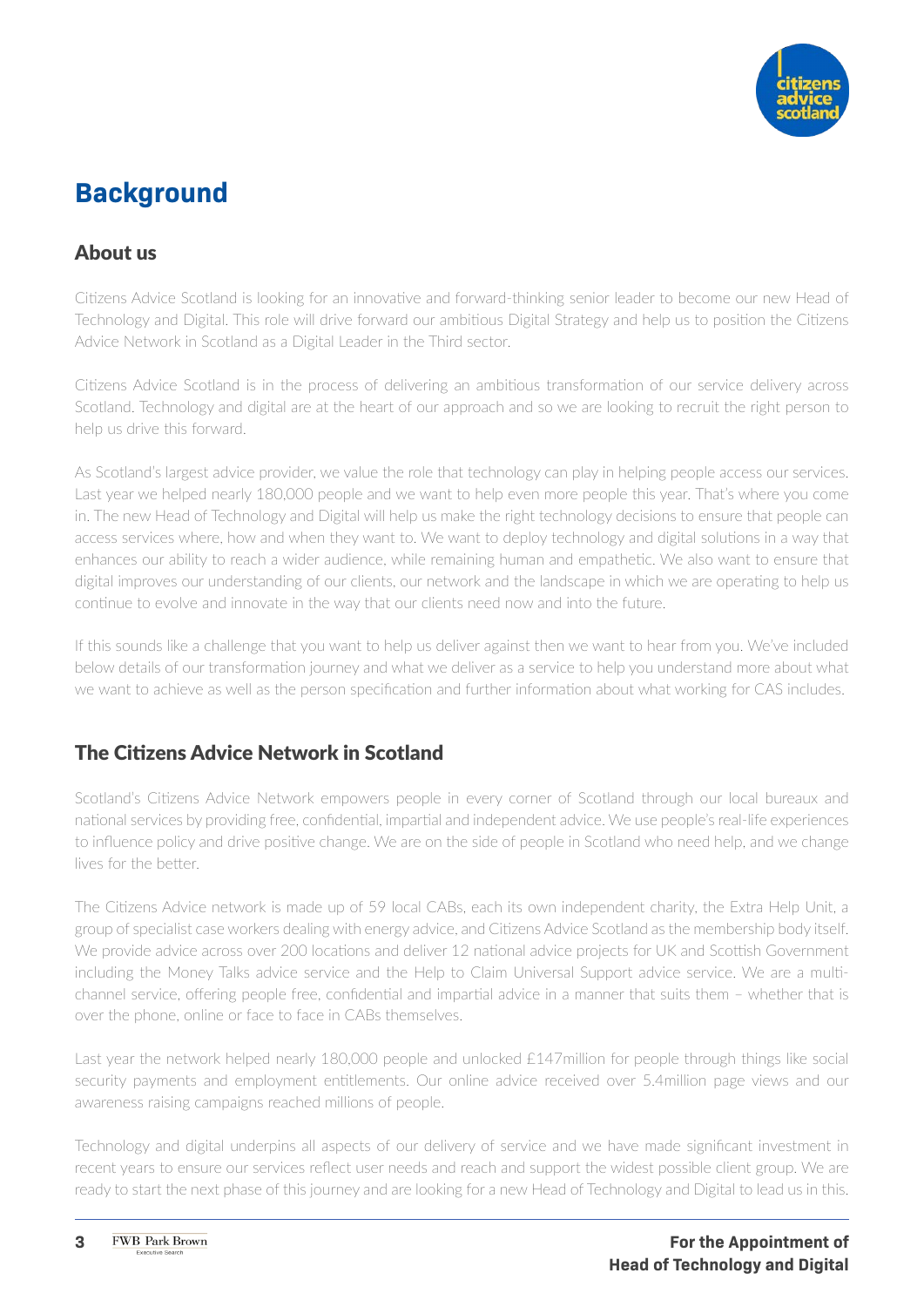

### Our Digital Journey

The Citizens Advice Service in Scotland is in the process of an ambitious digital transformation programme to place itself as a digital leader in the third sector. As Scotland's largest and most trusted advice provider we want to embrace the opportunity that technology and digital offers to improve access to our services, the quality of our services, and our ability to act as a voice for people across Scotland. Our values are important to us, and we want to ensure that we use technology and digital in a way that aligns with our core values. To do this we have developed a set of digital principles to underpin our approach, these are:

**Human** – the service we provide is great in large part due to how empathetic everyone is. If we choose technology, it must be to support the human aspect not replace it.

**Discoverable** – All information for an advice area should be easy to find, regardless of the channel used.

**Quality** - our services should be available to everyone with the same quality of experience in person, as on the websites or through the webchat.

These principles have shaped the work that we have delivered to date on our digital roadmap. Since our last strategic plan we have delivered an investment programme which has;

- Trebled the number of clients accessing us on webchat by developing websites and webchat capability for every CAB in Scotland
- Increased substantially the number of people accessing our telephony advice by partnering with a technology development company under the auspices of a Civtech challenge to develop a system which automatically routes callers to their local CABs using Poly AI system.
- Worked with the CANDO Innovation Fund to automate horizon scanning functionality to ensure the advice we provide every day is timeous and accurate.
- Introduced the Near Me video conferencing facility so that clients can access 'face to face' appointments with advisers from the comfort of their own home.
- Developed an online booking system so that clients can move seamlessly between telephony advice direct to their local lines and local service.
- Developed a data hub that takes all of the information we get throughout all of our channels and provides clear, concise reports on what this information tells us.

In addition to improving services to clients we have invested in the infrastructure which supports our staff and our network.

- Providing access to our case recording system direct through the web so that advisers can connect securely from any location.
- Rolling out VPN to facilitate hybrid office/remote working and the seamless transition between office and homeworking.
- Delivering an Office365 migration project across CAS and all bureau to ensure that all staff and volunteers can fully integrate MS Team and Outlook and benefit from the additional functionality of Office365.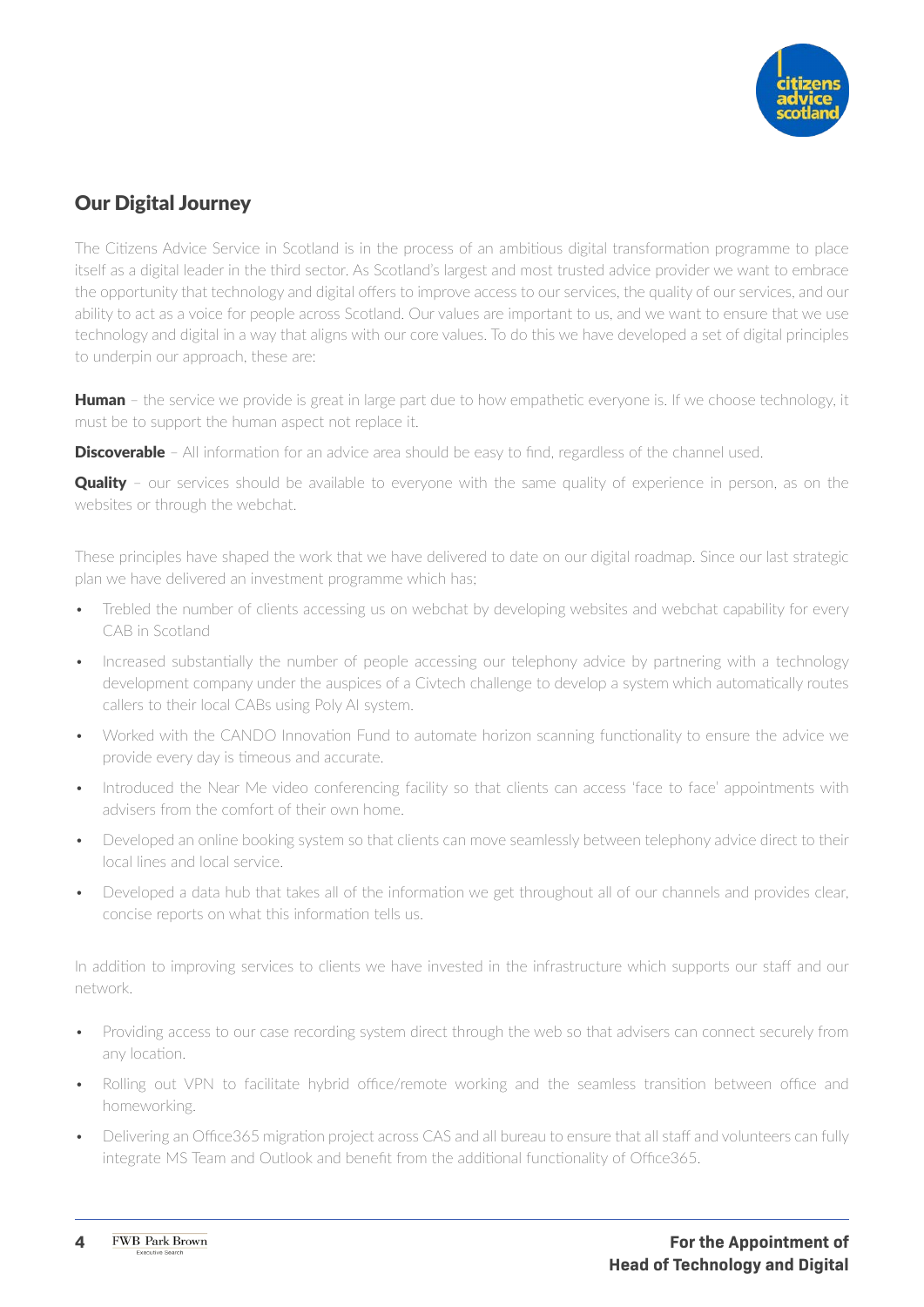

- Upgrading the CAS IT service desk to allow easier identification of issues, management and prioritisation of IT issues across the network.
- Achieved cyber security accreditation to ensure that our network is protected from cyber attacks.

We are now ready to commence the next exciting phase of our digital transformation. This will focus on further improving the client experience through;

- Development of a brand new public advice site for Scotland to support the provision of over 5 million pieces of advice to people across Scotland.
- Development of a new content management system to allow greater flexibility in the way that we store and present our advice content to clients and advisers alike including bespoke front facing portals.
- Further development of AI in our telephony and digital services to help us better triage clients and ensure that those with the most need reach us first.
- Linking our content management system with our case management system to provide a more streamlined advice journey for clients and advisers alike and allow clients to take more control of their own advice requirements.

This is an exciting new chapter for the service which offers the opportunity to use technology and digital to reach out to and help more people than ever before. The successful applicant will see a clear trajectory from the work they lead on to the very real difference that our network makes to people's lives across Scotland each and every day. If you think that you have the skills and experience to help us with this challenge and you are excited by the prospect of helping people across Scotland then we want to hear from you.



**5 For the Appointment of Head of Technology and Digital**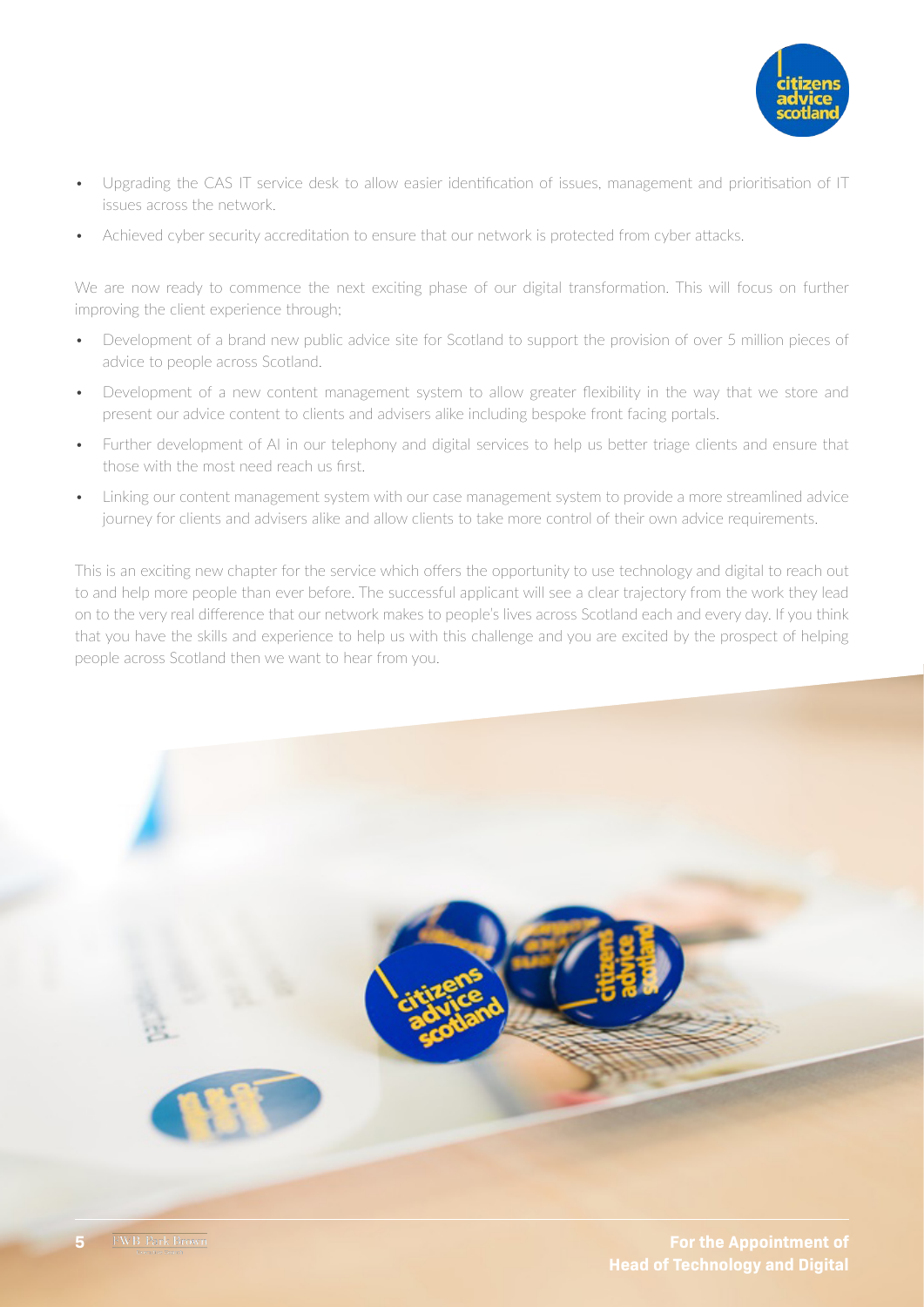

### Organisation Structure

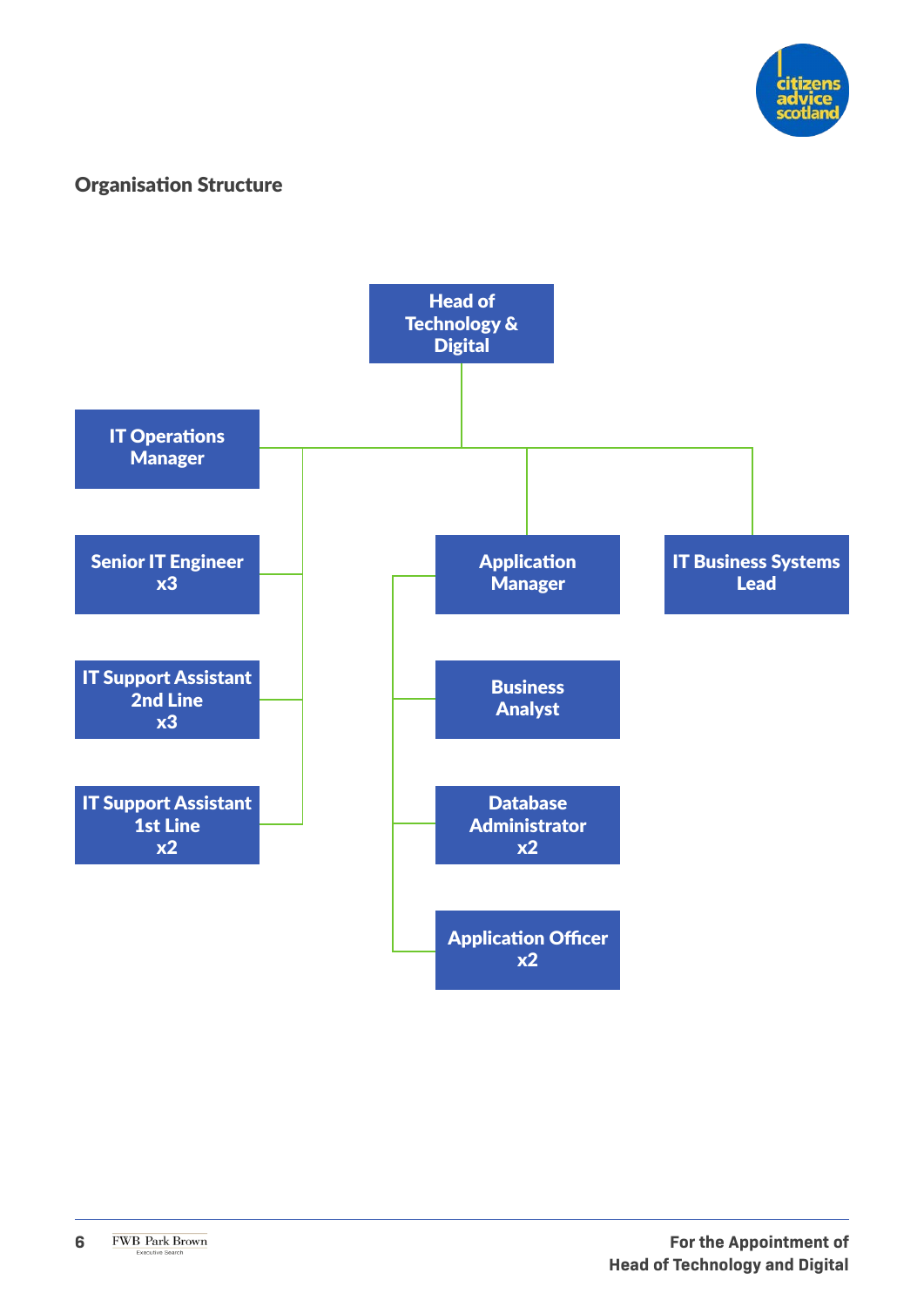

## **Role Description**

Responsible to Deputy CEO Line manager responsibility Yes Budget responsibility Yes

Position **Head of Technology and Digital Services** Location Edinburgh or Glasgow (with opportunities for Blended Working)

## About the job

The Head of Technology and Digital is a member of the senior leadership team in CAS responsible for driving forward the IT and digital strategy for the network across Scotland. This role reports to the DCEO and the Digital Committee of the Board and plays a leadership role in identifying and developing solutions for advice delivery of the future so that the network remains the largest and most trusted advice provider in Scotland.

The Head of Technology and Digital leads a team of 16 individuals who support the delivery of services across CAS and the 59 Citizen Advice Bureau in Scotland. You will be responsible for delivering services to CAB across the network ensuring they have the infrastructure, hardware, software, digital services and security that they need to deliver services securely to clients in the way that clients want. A key aspect of the role will be identifying and developing technology and digital solutions in partnerships with CAB, implementing solutions that are cost effective, meet client needs and are flexible to respond to different local environments.

You will also have overall responsibility for driving technology decisions within CAS including product development and procurement, data analysis and business tools.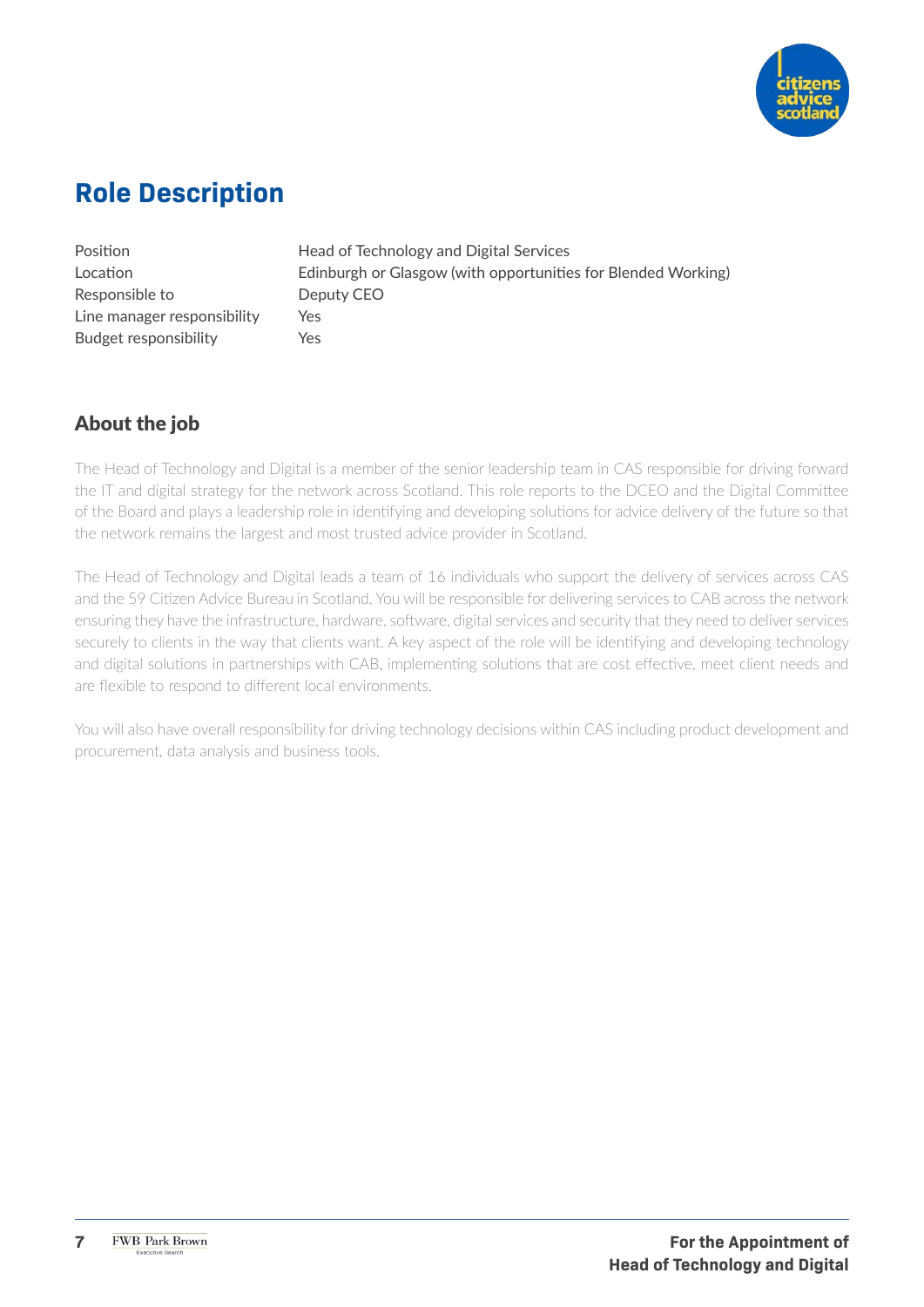

### Key Responsibilities

- Provide leadership and direction on all technology and digital matters across the network, supporting the development of solutions which enhance the advice and advocacy service offerings and support organisational effectiveness.
- Deliver high quality and effective technology and digital service across CAS and the 59 bureaux, anticipating risks and issues to ensure a consistent and stable customer focused service.
- Ensure there is robust governance of around cyber security including achieving appropriate accreditation status and implementation of appropriate systems, processes and training and behaviours.
- Advise the Board and Executive Leadership team on the best technology and digital solutions for the network in line with the delivery of the CAS strategic plan
- Support the Digital committee to develop and implement a digital strategy for the network which places CAS and CAB as digital leaders in the third sector.
- Produce regular service performance and project status reports for stakeholders
- Support the continued development of the network datahub, ensuring that our advocacy work is supported by access to the most comprehensive real time data.
- Support delivery of national projects and across the wider advice services function through the design and development of technology and digital solutions which help to drive forward advice provision in line with the codesign requirements of the network
- Drive the delivery of technology and digital services to CAS which support good management and performance information for the executive as well as develop, manage and monitor strategic service plans and budgets in order to achieve objectives within the organisation's business plan.
- Ensure business continuity including through the development, maintenance and testing of disaster recovery plans for agreed services.
- Ensure SLA's with 3rd party IT contracts and suppliers are delivered and provide best value for CAS.

#### Accountability and Decision Making

- Overall responsibility for delivery of strategic objectives for the department
- Acts as the expert on technology and digital matters within the organisation
- Responsibility for leading on strategic decisions required to progress the technology and digital strategy, in consultation with the ELT
- Expected to make recommendations on complex scenarios or where no precedent exists

#### Problem solving and Complexity

- Able to solve complex operational and strategic technological and digital issues through a pragmatic and commercially sound approach
- Problems are likely to be complex, requiring considerable analysis and option generation
- Problems faced by the jobholder will be around how to support organisational direction of travel, delivering technology and digital solutions which deliver against aspects of the strategic plan.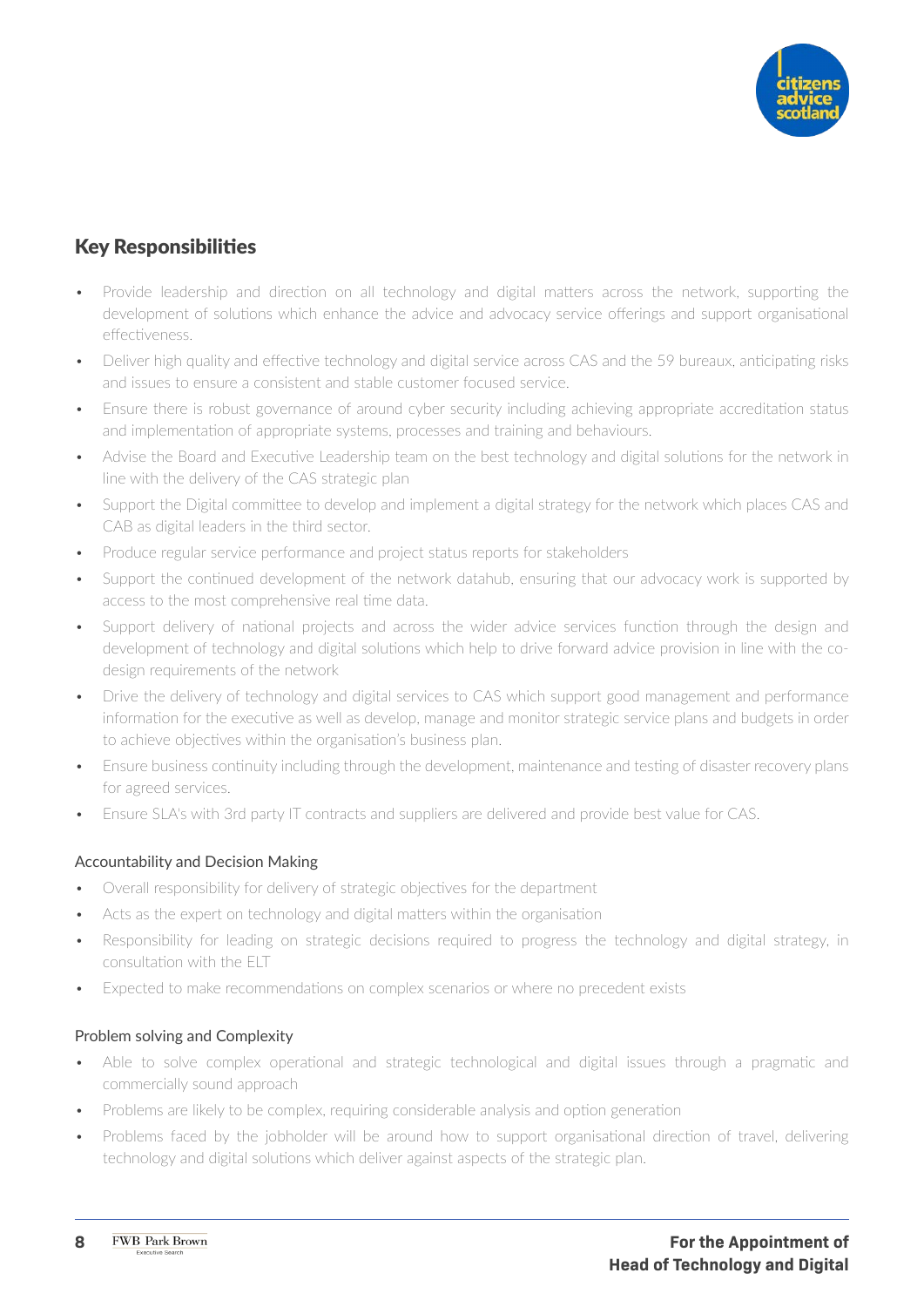

- Problems faced may not have been faced previously and will require assessing risk versus reward, including internal and external impact.
- The job holder is expected to have the expertise to resolve all technology and digital queries, with support from ELT on recommendations only where required

The above job description is not exhaustive and is clarified to include broad duties inherent in the post.

### Person specification

#### Knowledge, skills and experience

#### Essential

- Experience of leading an IT team or function within a complex organisation.
- Experience of leading in the areas of, systems, infrastructure and large-scale projects with strategic thinking and evidence of implementing new technology and digital solutions essential.
- Experience of delivering commercially focussed technology and digital solutions to a rapidly changing organisation.
- Management experience to include evaluating, improving and sustaining performance; planning, implementing and managing change. Ability to demonstrate a broad strategic view of the issues affecting the organisation's members and services and an understanding of the implications and impact of these in a shared service centre environment.
- Management experience including setting objectives, monitoring and managing performance, conducting appraisals and seeking development opportunities for others.
- Sound technical background and leadership and problem-solving skills essential
- Experience of setting up and monitoring appropriate performance measures for a complex infrastructure environment.
- Effective management of relationship and communications with internal and external stakeholders.
- Experience of setting, managing and monitoring budgets.
- Ability to translate technical jargon into plain English in order to drive informed decision making.
- Strong ITIL experience.

#### Desirable

- Qualification in IT and/or membership of relevant professional body
- Experience of managing large scale technology and/or digital transformation projects.
- Experienced in managing SQL databases with sound understanding of the code and structure behind the platforms.
- Experience of working with Scottish and Central Government organisations

#### Additional requirements

- Occasional requirement to travel within Scotland
- Occasional requirement to work out with normal office hours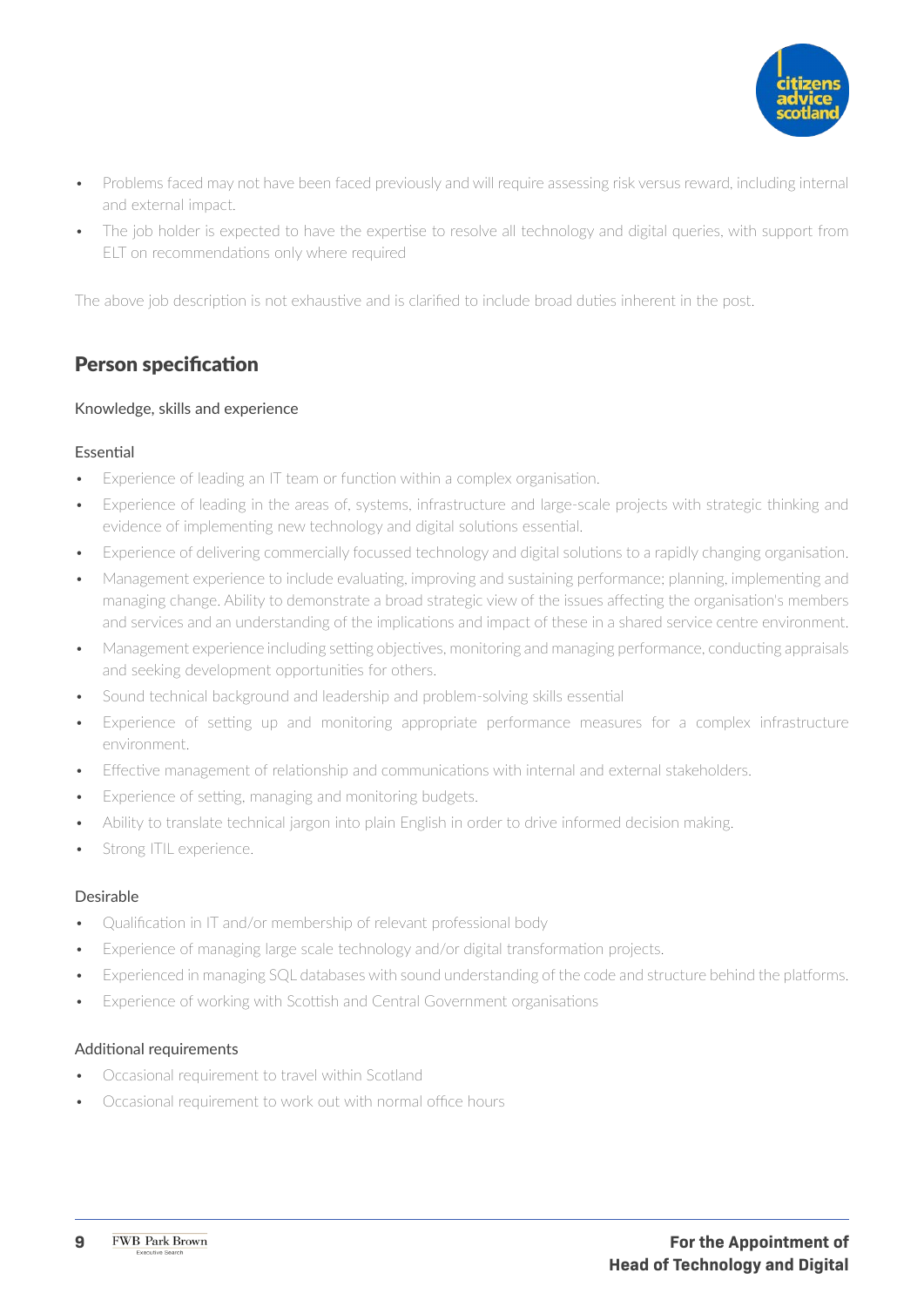

## **Employee Benefits**

Our people make Citizens Advice Scotland a great place to work and we offer a wide range of benefits to value their contributions. To get an idea of what benefits you receive when working with us, we have listed a few examples below.



#### Work-life balance

- Flexible working and flexitime: get the flexibility as to how and when you work to suit both your and the organisation's needs.
- Generous annual leave: spend time away from the office to relax and unwind with a total of 40 days leave per year.



#### Health and wellbeing

- Fresh Fruit: enjoy a weekly array of complimentary fresh fruit in the office.
- My Gym Discounts: join gyms, health clubs, leisure centres, yoga studios, boot camps and outdoor activities at a discounted rate.



#### Financial benefits

- Pension scheme: save for your future with an 8% employer and 4% employee contribution.
- Capital Credit Union: access ethical financial services with a credit union membership.



#### Other benefits

- Season ticket loan: take out an interest-free season ticket loan to save on travelling to and from work
- Salary sacrifice schemes: in addition to Cycle2Work and Childcare Vouchers, sign up to a scheme to purchase everyday technology.
- Recognition scheme: thank and reward your colleagues who have gone the extra mile or delivered a great piece of work.

When joining Citizens Advice Scotland you have access to many other great benefits, all aiming to support the organisation's biggest asset – our people.

[www.cas.org.uk](http://www.cas.org.uk )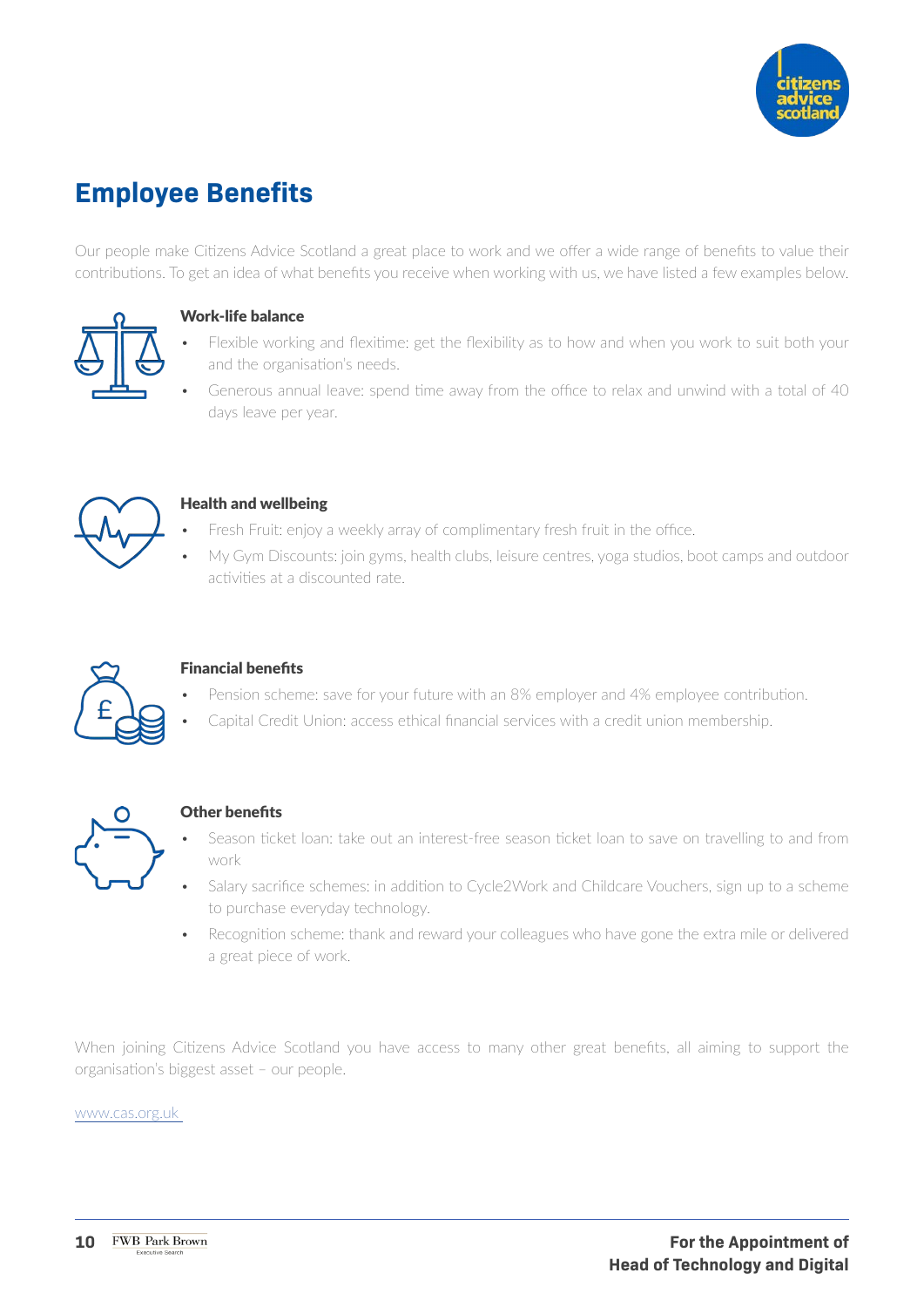

## **Further Information**

Please send CV, with full remuneration details, to Graham Burns at cv@fwbparkbrown.com

For a confidential conversation, please call Graham on 07738 182813.

The Scottish Association of Citizens Advice Bureaux – Citizens Advice Scotland. Scottish charity (SC016637) and company limited by guarantee (89892)